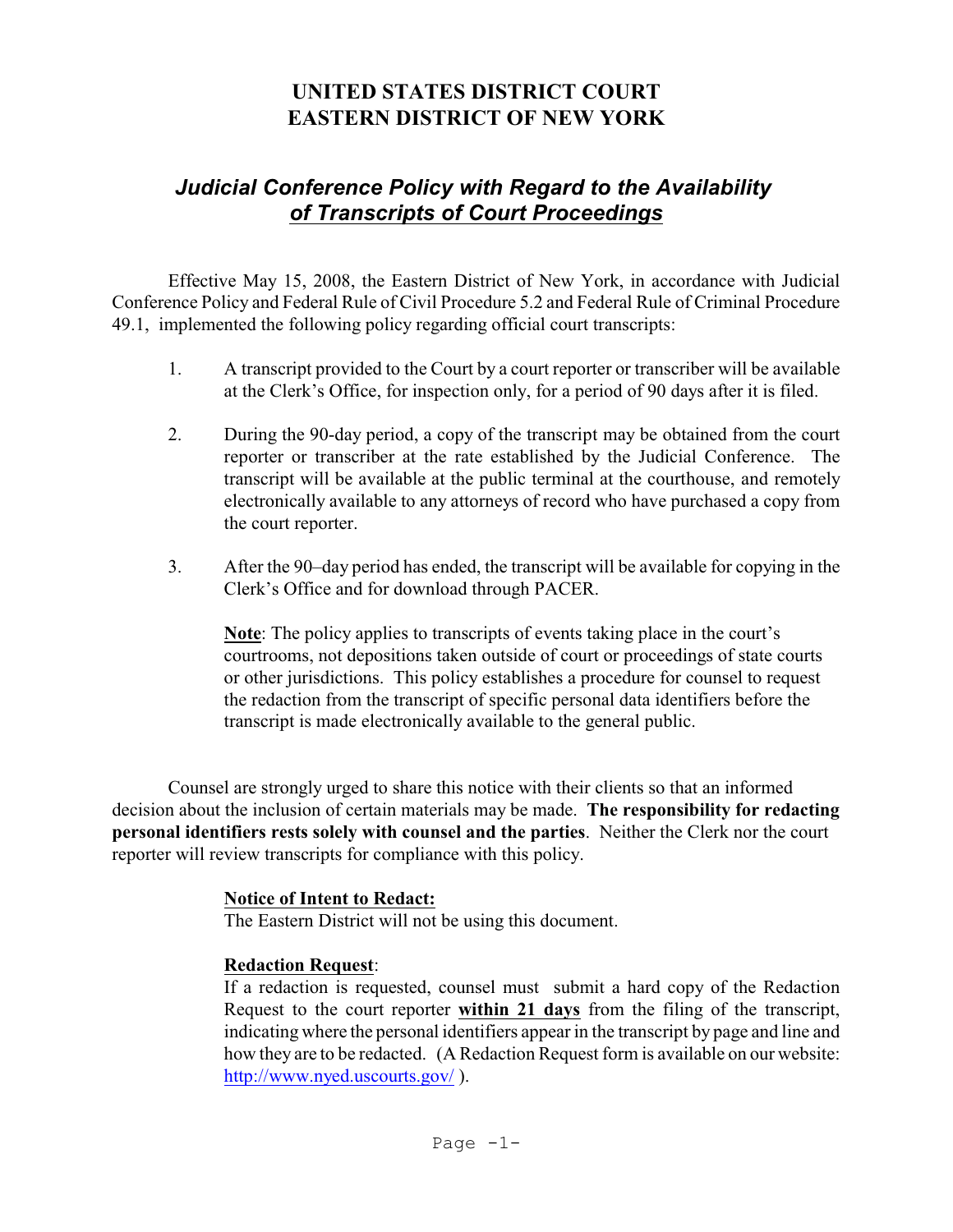## **Filing of Redacted Transcript:**

Once a court reporter / transcriber receives the list of redactions, the court reporter / transcriber has ten (10) days after the deadline for receipt of the attorney's redaction request to file a redacted transcript with the Clerk of Court.

**Note:** This procedure is limited to the redaction of the specific personal data identifiers listed below:

- Social Security numbers to the last four digits;
- financial account numbers to the last four digits
- dates of birth to the year:
- names of minor children to the initials; and
- home addresses to the city and state.

If an attorney fails to timely file a Redaction Request or motion to extend time, no redactions will be made and the original transcript will be remotely publicly available after 90 days.

## **Request for Additional Redactions:**

If counsel would like to request further redactions, in addition to these personal identifiers listed above, counsel must move the Court by filing a separate motion for redaction of electronic transcript. Until the Court has ruled on any such motion, the transcript will not be electronically available, even if the 90-day restriction period has ended.

## **Remote Public Access to Transcripts:**

If a redacted transcript is filed with the Court, that redacted transcript will be remotely electronically available through PACER after 90 calendar days from the date of filing of the original transcript and the original transcript will never be made publicly available. If the original transcript is filed without redaction, that original transcript will be remotely electronically available through PACER after 90 calendar days.

## **CJA Panel Attorneys:**

An attorney who is serving as appointed "standby" counsel for a pro se litigant must review the transcript as if the pro se party were his/her client. If an attorney represents a client pursuant to the Criminal Justice Act (CJA), including serving as standby counsel, the attorney conducting the review of the transcript is entitled to compensation under the CJA for functions reasonably performed to fulfill the obligation and for reimbursement of related reasonable expenses.